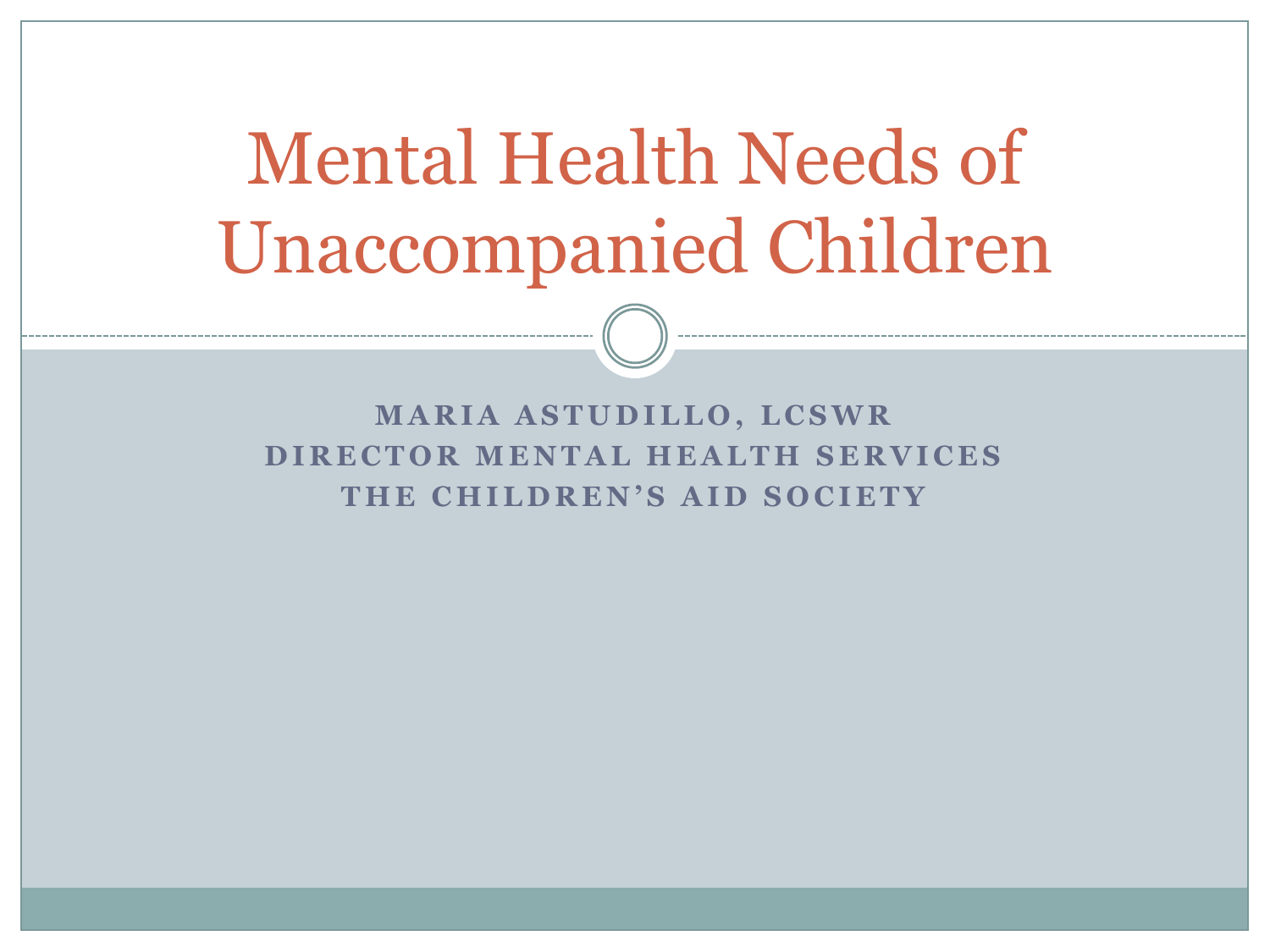## Definition of UAC

 An unaccompanied alien child is a child who has no lawful immigration status in the United States; has not attained 18 years of age; and, there is no parent or legal guardian in the United States, or no parent or legal guardian in the United States is available to provide care and physical custody. See 6 U.S.C. §  $279(g)(2)$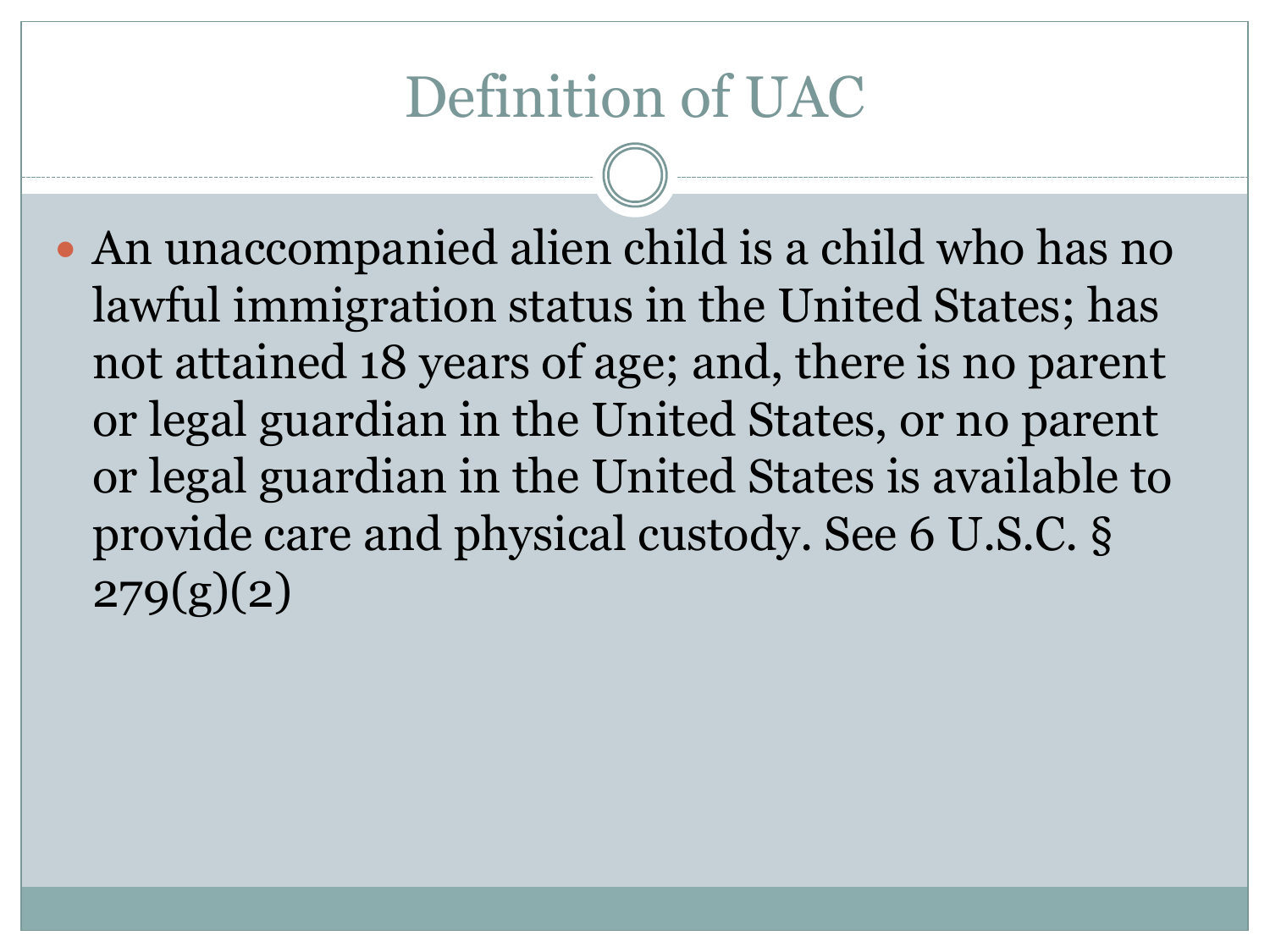## What's prompting them to flee?

- Violence high murder rates. Gang wars
- Poverty. Honduras and Guatemala, people live on US \$2.50/day
- Escaping violence at home
- Seeking better educational opportunities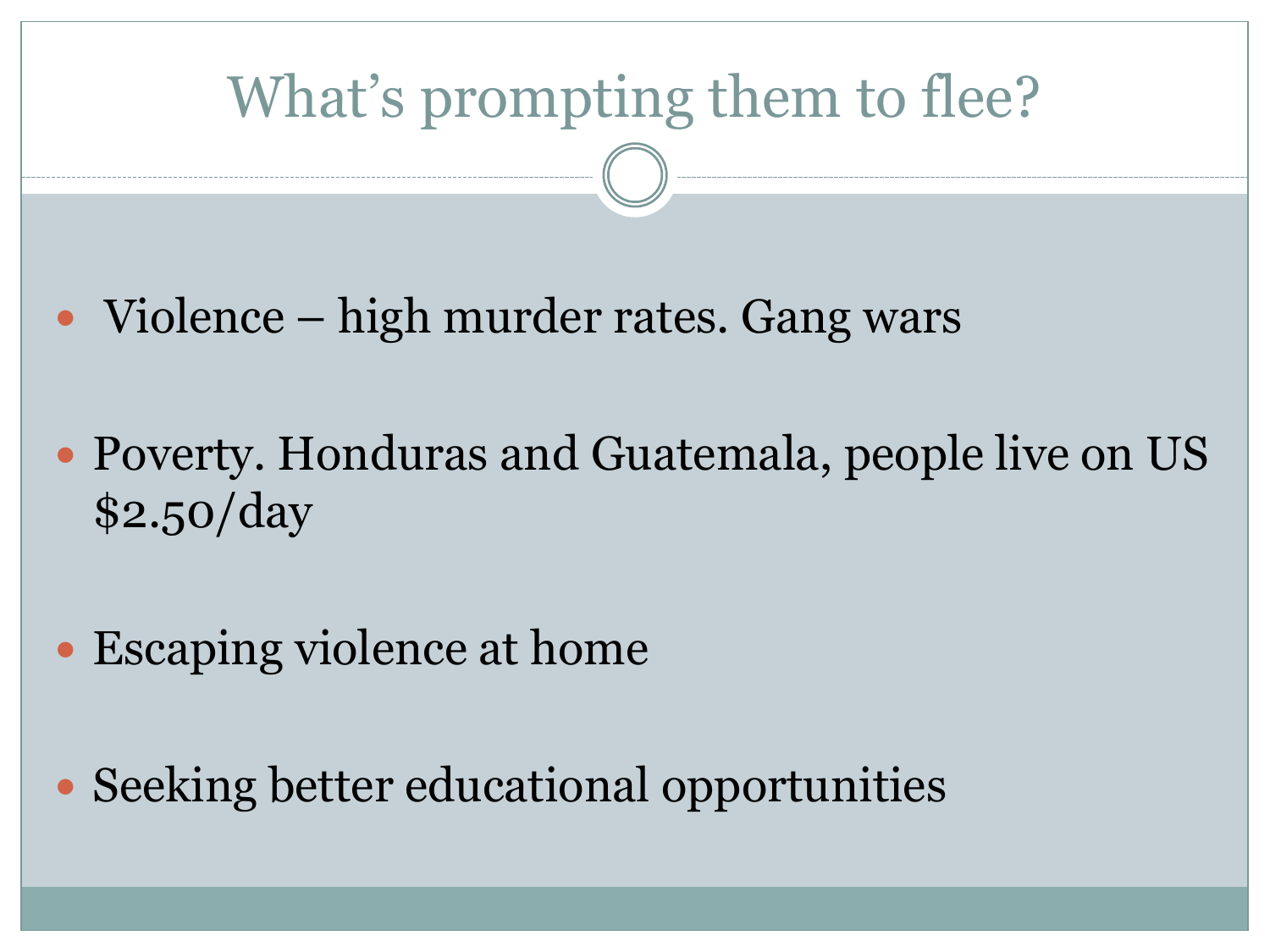### Adjustment to new environment

- New culture, language, system, family.
- Constant fear of deportation, coping with racial profiling and ongoing discrimination.
- Unaware of services available
- Stigma and discrimination
- Acculturative stress
- **How does it play out behaviorally?**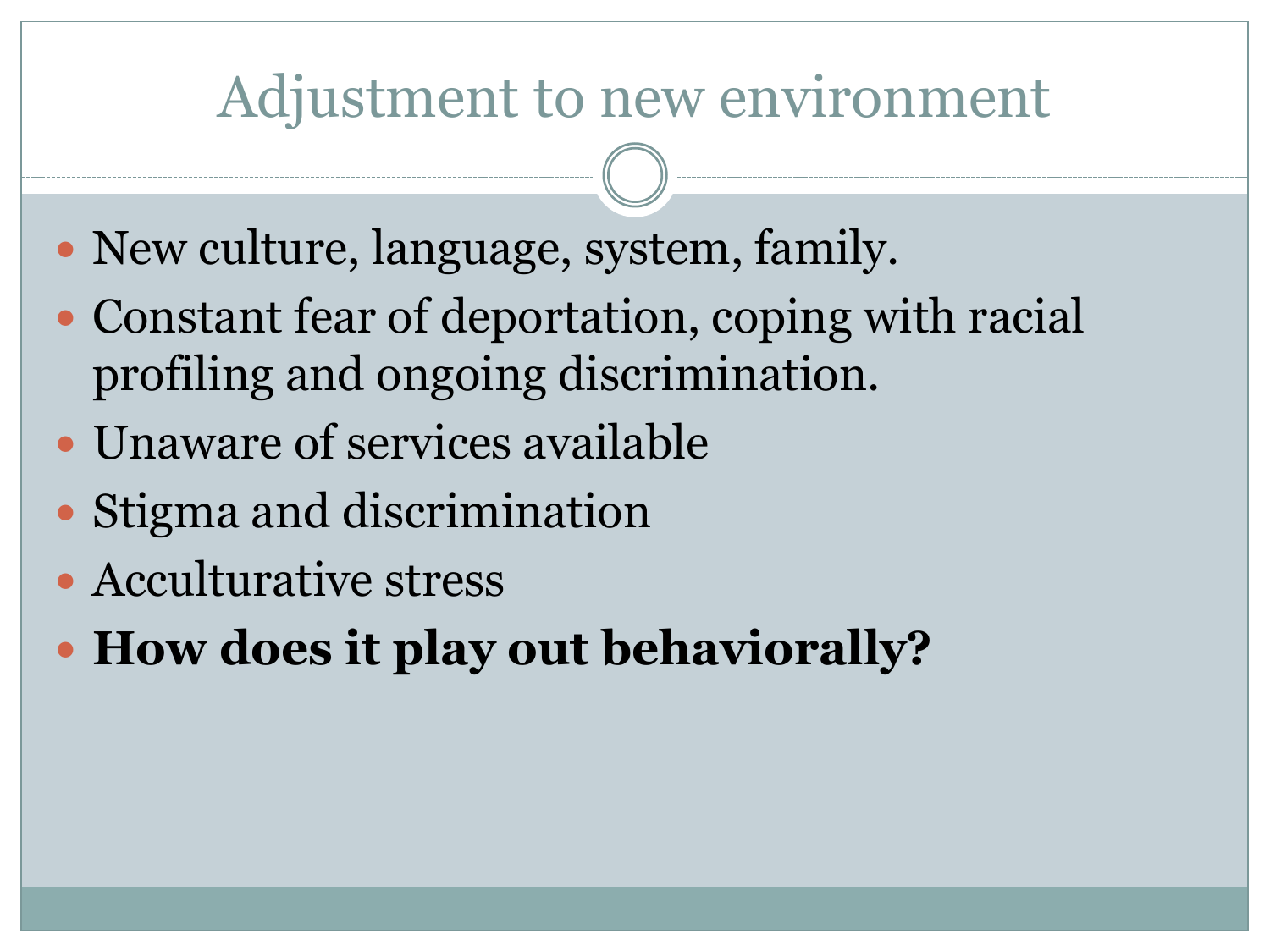### Trauma

- Pre migration trauma
- Physical and emotional dangers during "crossing"
- Subjects to sexual violence and sexual trafficking
- Multiple losses experienced as a result of immigration process.
- Detention camps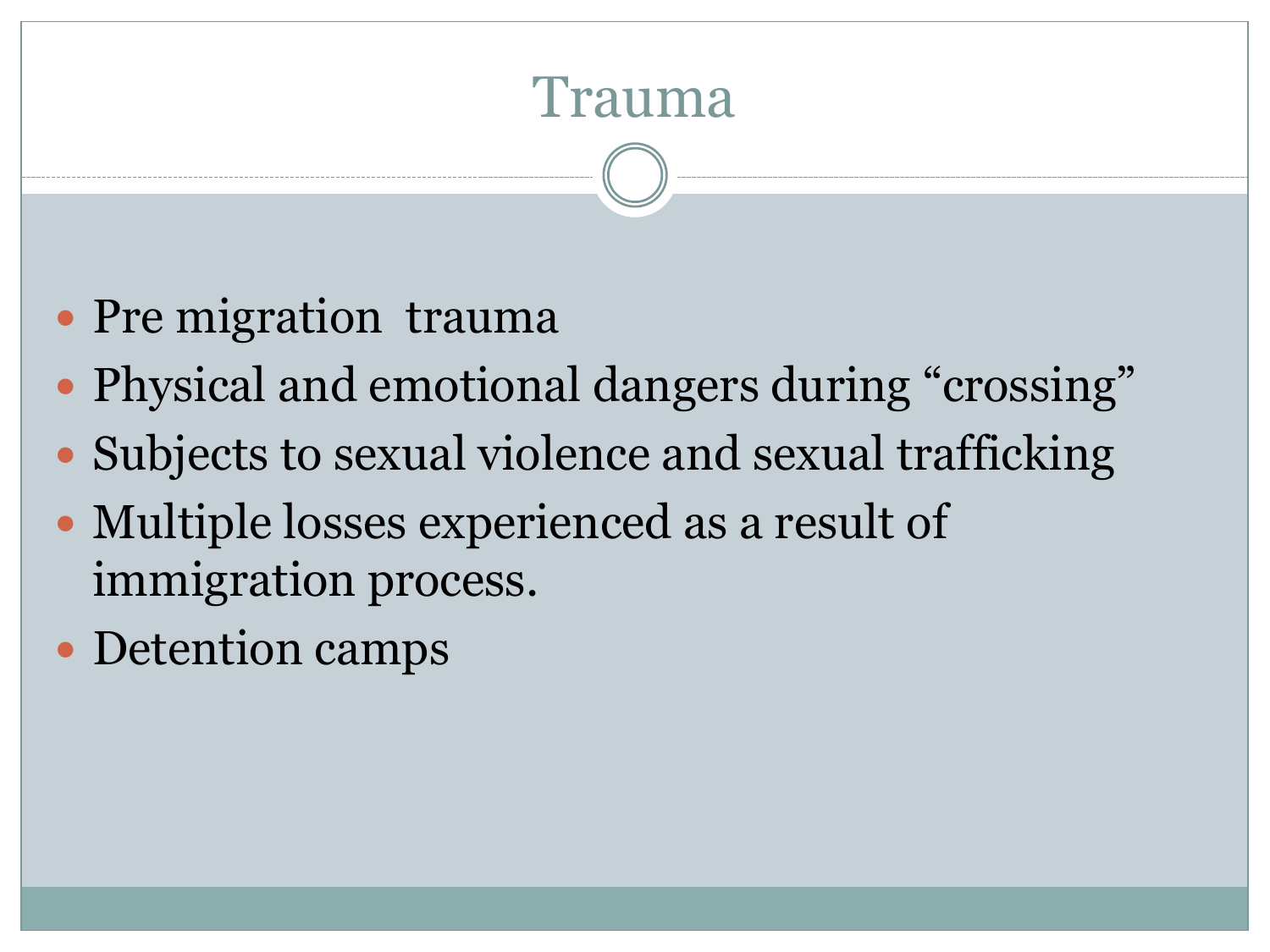#### Trauma

- Fear, depression, anger, social isolation, lack of sense of belonging.
- Lack of coping skills and supports to manage traumatic experiences
- Complex Trauma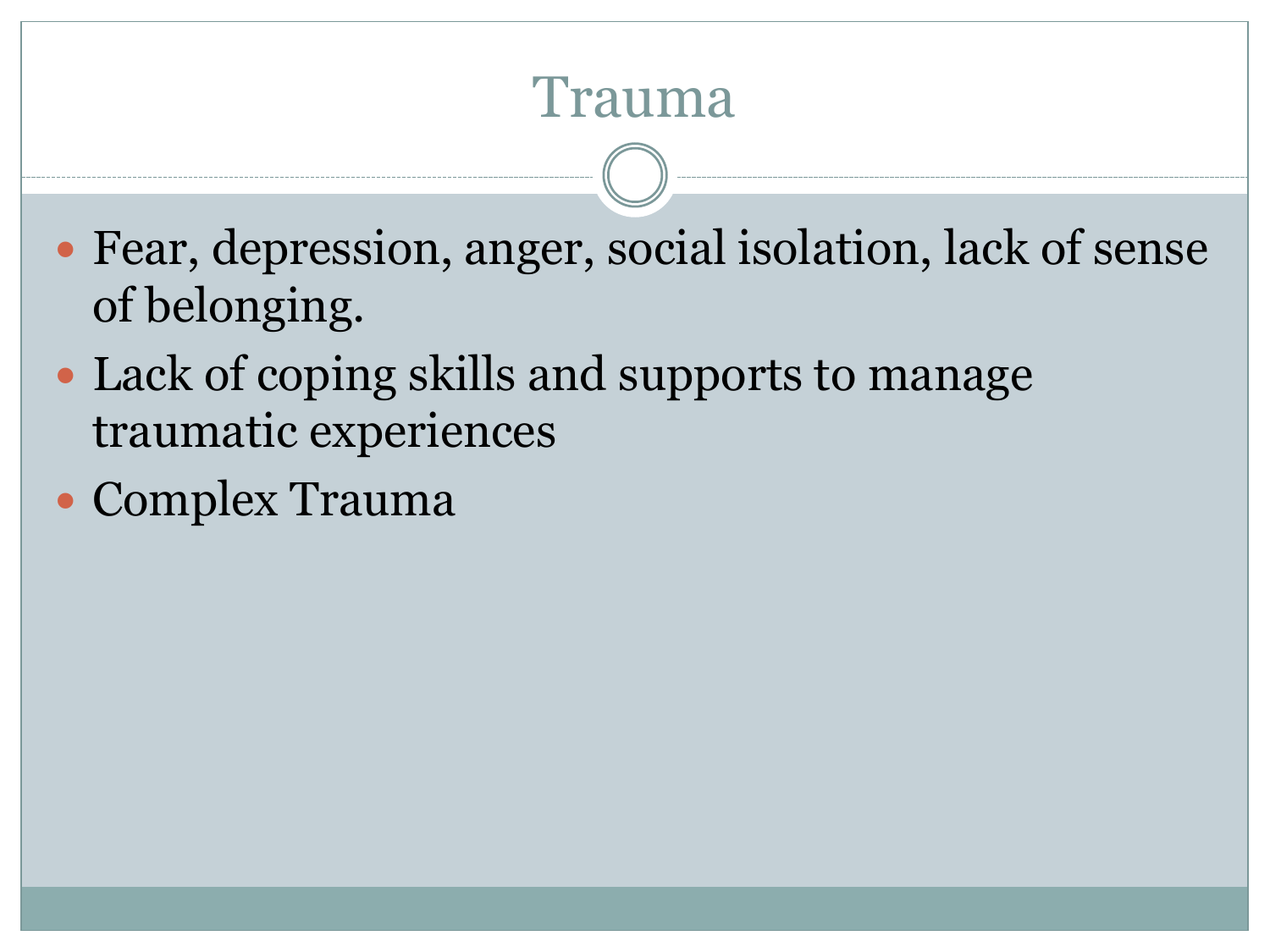- Essential to have culturally competent staff-
- Services must be provided under the umbrella of Trauma informed services ( e.g., school, health care, mental health)
- Collaborative work with providers involved as well as community, particularly churches and or faith based organizations.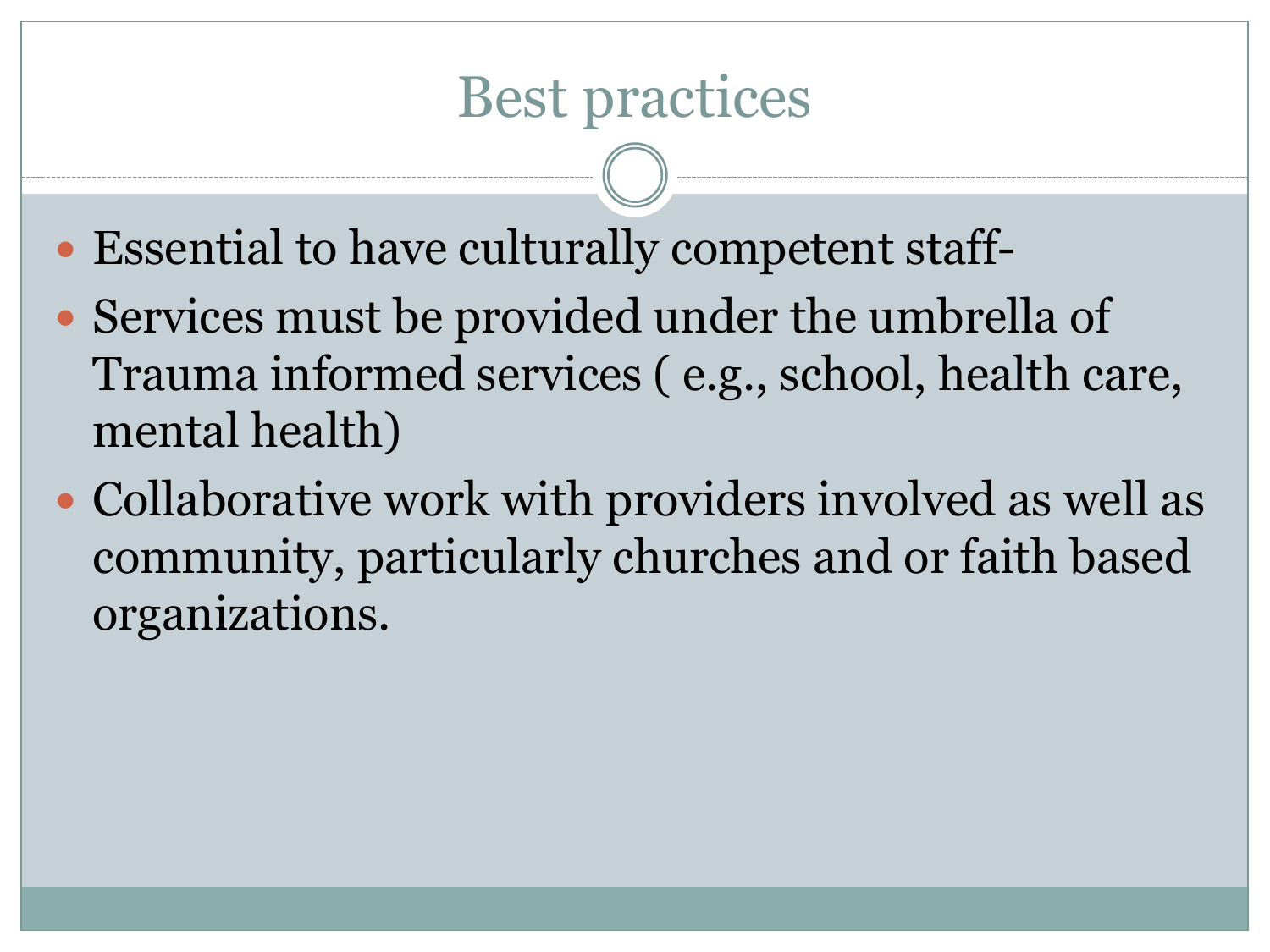- Good assessment a good tool to use is Culturagram ( Congress).
- Bilingual / Bicultural clinicians- must be able to conduct clinical work in native language.
- Address material/basic needs.
- Case management services essential.
- Consider solution focused therapy, (explain why)
- Psychosocial supports to families/ sponsors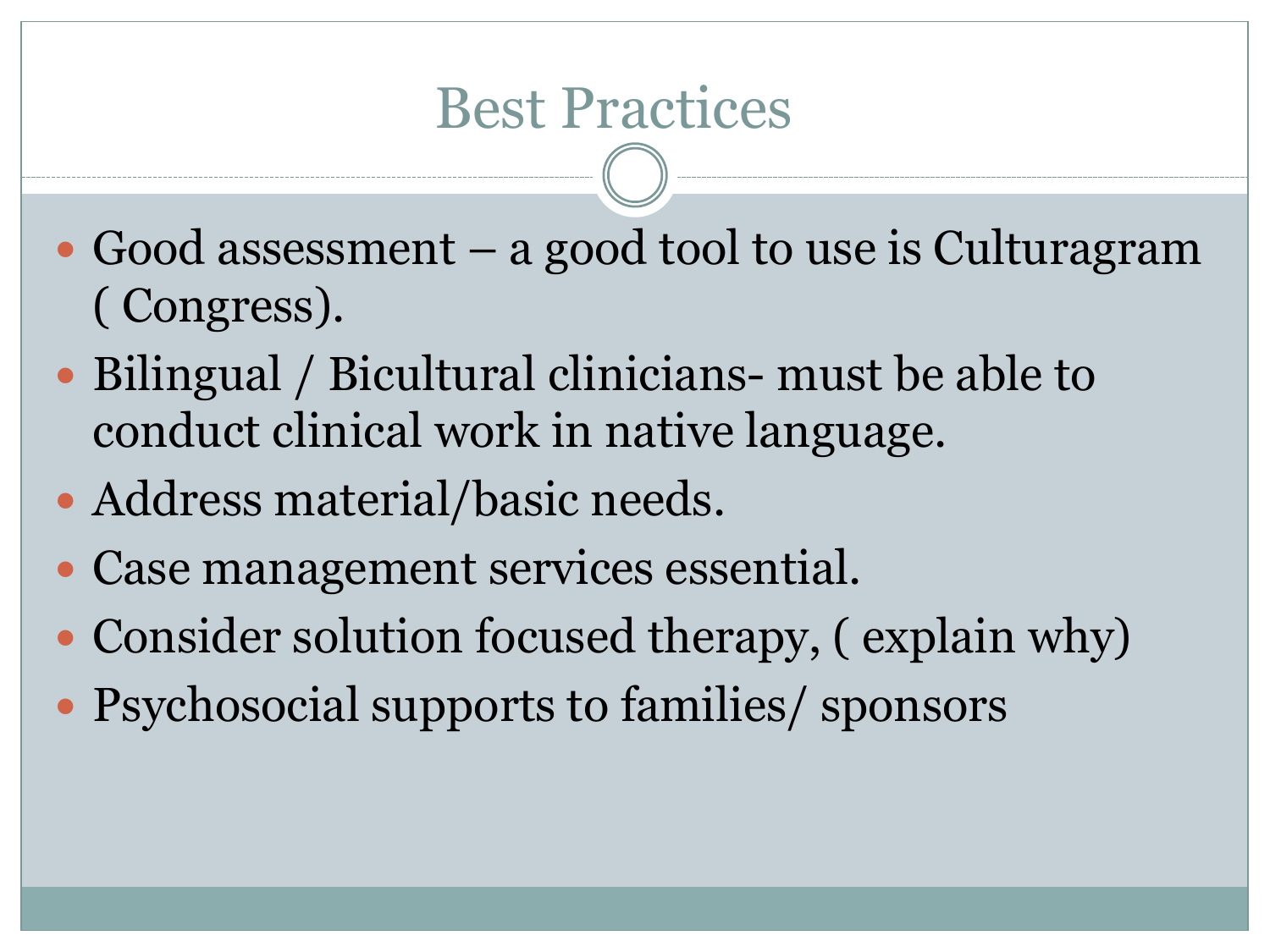#### Best Practices

- Cultural responsive approaches
- Cultural Formulation ( explain)
- Obtain information about faith based and community centers that offer support and a senses of safety.
- CMH providers should partner with schools as it is a less stigmatizing environment to provides services.
- Interpreters should know about mental health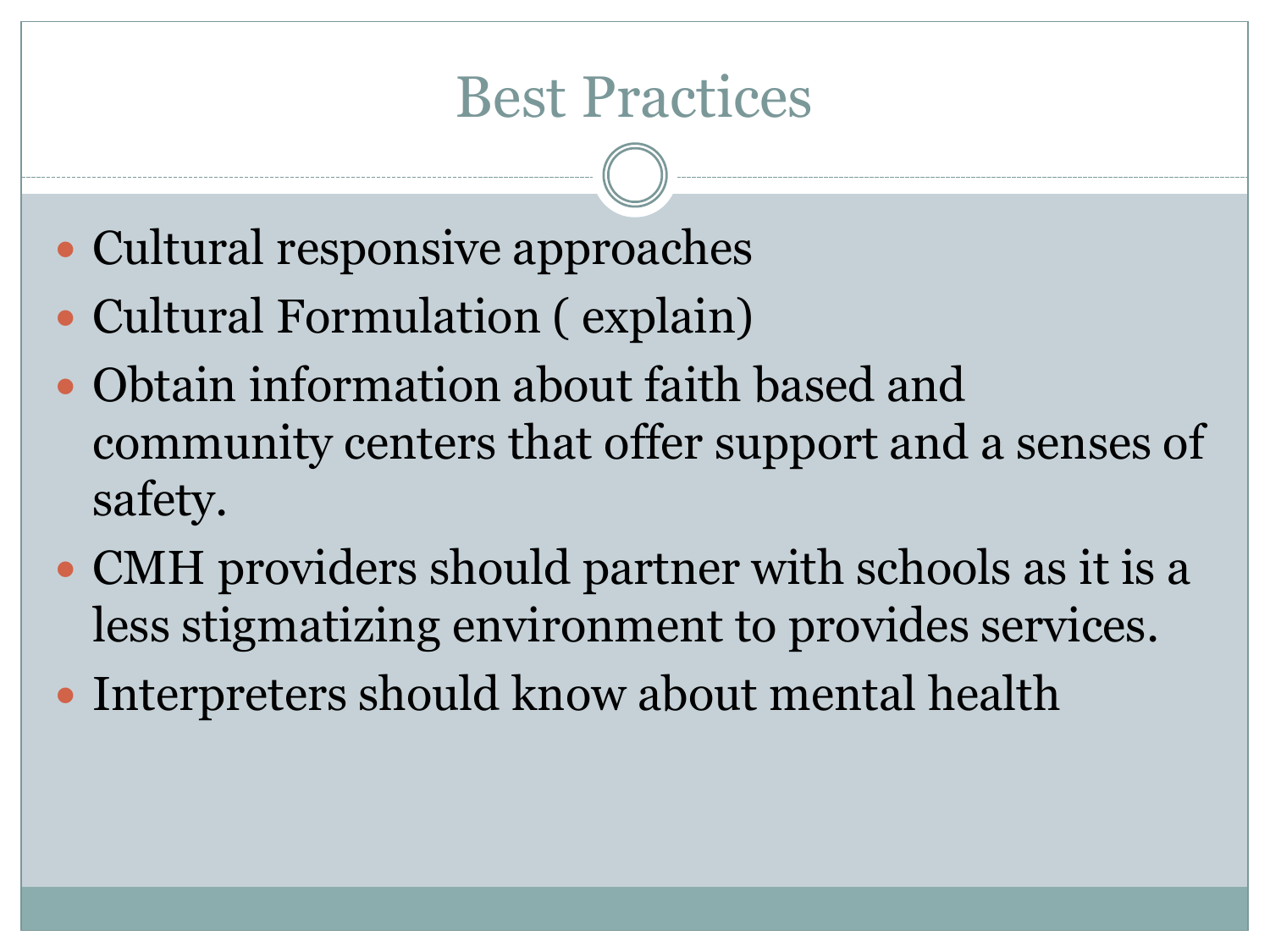# Barriers

- Address barriers to treatment
- Fear of being deported
- Lack of finances
- Lack of health insurance or knowledge that they can access it.
- Language barriers
- Working multiple jobs and long hours.
- Limited schooling, difficult to place in appropriate grade due to age.
- Stigma